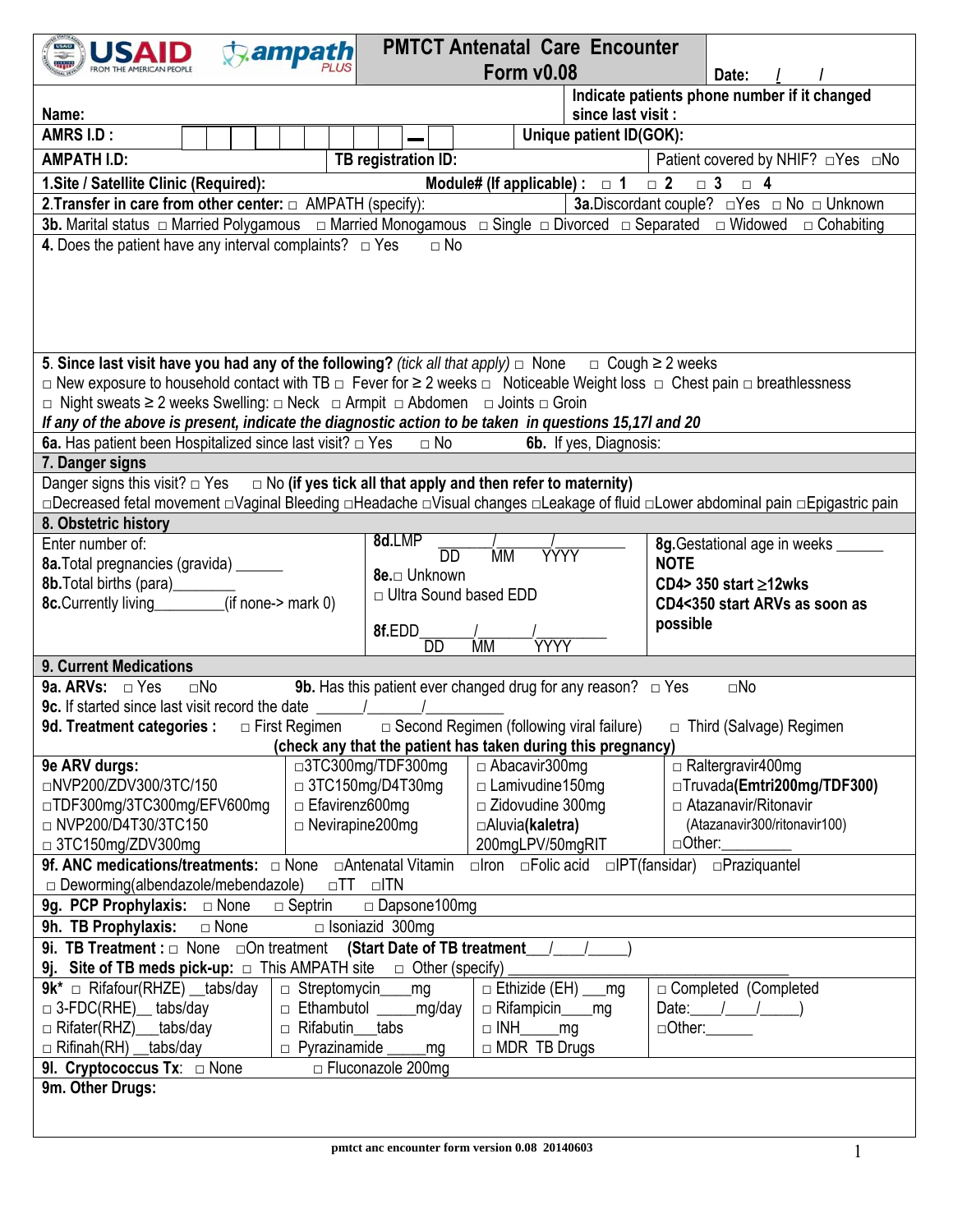| 10. Adherence: During the last seven days how many of his/her pills did the patient take                                                                 |                                                                                                                                         |                       |                       |                         |                                                          |  |                                         |                                     |               |                               |                            |                  |  |  |
|----------------------------------------------------------------------------------------------------------------------------------------------------------|-----------------------------------------------------------------------------------------------------------------------------------------|-----------------------|-----------------------|-------------------------|----------------------------------------------------------|--|-----------------------------------------|-------------------------------------|---------------|-------------------------------|----------------------------|------------------|--|--|
| $\Box$ ARVS:                                                                                                                                             |                                                                                                                                         | $\Box$ None           | $\Box$ Few            | $\Box$ Half $\Box$ Most |                                                          |  | $\Box$ All                              | Drug(s) missed:                     |               |                               |                            |                  |  |  |
| $\Box$ PCP Prophylaxis :                                                                                                                                 |                                                                                                                                         | $\Box$ None           | $\Box$ Few            | $\Box$ Half             | □ Most                                                   |  | $\Box$ All                              | Drug(s) missed:                     |               |                               |                            |                  |  |  |
| $\Box$ TB Prophylaxis:                                                                                                                                   |                                                                                                                                         | $\Box$ None           | $\Box$ Few            | □ Half □ Most           |                                                          |  | $\Box$ All                              | Drug(s) missed:                     |               |                               |                            |                  |  |  |
| □TB Treatment:                                                                                                                                           |                                                                                                                                         | $\Box$ None           | $\Box$ Few            |                         | $\Box$ Half $\Box$ Most<br>$\Box$ All<br>Drug(s) missed: |  |                                         |                                     |               |                               |                            |                  |  |  |
| 11a. Side-effects/Toxicity: Any side-effects attributable to any drug that the patient is currently taking? $\Box$ Yes $\Box$ No                         |                                                                                                                                         |                       |                       |                         |                                                          |  |                                         |                                     |               |                               |                            |                  |  |  |
| 11b. If Yes, drug(s) :                                                                                                                                   |                                                                                                                                         |                       |                       |                         |                                                          |  |                                         |                                     |               |                               |                            |                  |  |  |
| <b>11c.If yes, tick all that apply:</b> □ Rash □ Anemia □ Lipo-dystrophy                                                                                 |                                                                                                                                         |                       |                       |                         |                                                          |  |                                         | $\Box$ Hepatitis                    |               | $\Box$ Neuropathy $\Box$ IRIS |                            |                  |  |  |
| $\Box$ Steven-Johnson syndrome                                                                                                                           |                                                                                                                                         |                       |                       |                         |                                                          |  |                                         |                                     |               |                               |                            |                  |  |  |
| $\Box$ Lactic Acidosis $\Box$ Diarrhea $\Box$ Persistent Vomiting<br>11d. Severity of the reaction: $\Box$ Mild $\Box$ Moderate<br>□ Severe<br>□ Unknown |                                                                                                                                         |                       |                       |                         |                                                          |  |                                         |                                     |               |                               |                            |                  |  |  |
| <b>11e.Cause of the reaction/Toxicity:</b> □ Certain □ Probable/Likely<br>$\Box$ Possible<br>$\Box$ Unlikely                                             |                                                                                                                                         |                       |                       |                         |                                                          |  |                                         |                                     |               |                               |                            |                  |  |  |
| □ Conditional/Unclassified □ Unassessable/Unclassified                                                                                                   |                                                                                                                                         |                       |                       |                         |                                                          |  |                                         |                                     |               |                               |                            |                  |  |  |
| 12. Physical Exam:                                                                                                                                       |                                                                                                                                         |                       |                       |                         |                                                          |  |                                         |                                     |               |                               |                            |                  |  |  |
| 12a. BP $/$                                                                                                                                              |                                                                                                                                         |                       | Pulse rate/min        | Temp[C]                 |                                                          |  |                                         | Wt                                  | kg            |                               | SaO <sub>2</sub>           |                  |  |  |
| (If greater than 140/90 -> check urinalysis and rule out preeclampsia)                                                                                   |                                                                                                                                         |                       |                       |                         |                                                          |  |                                         |                                     |               |                               |                            |                  |  |  |
| 12b.Edema                                                                                                                                                | $\Box$ Yes $\Box$ No                                                                                                                    |                       |                       |                         |                                                          |  |                                         |                                     |               |                               |                            |                  |  |  |
| 12c. Fundal height in cm___ (if greater than 2 weeks different from dates then refer for Ultrasound)                                                     |                                                                                                                                         |                       |                       |                         |                                                          |  |                                         |                                     |               |                               |                            |                  |  |  |
| 12d. Fetal presentation $\Box$ cephalic $\Box$ breech $\Box$ transverse $\Box$ unknown Fetal Heart Tone                                                  |                                                                                                                                         |                       |                       |                         |                                                          |  |                                         |                                     |               |                               |                            |                  |  |  |
| 13. Do you have any of the following?   Genital ulcers □ Yes □ No   Urethral Discharge □ Yes □ No   Vaginal Discharge □ Yes □ No                         |                                                                                                                                         |                       |                       |                         |                                                          |  |                                         |                                     |               |                               |                            |                  |  |  |
| 14. WHO Stage: $\Box$ 1 $\Box$ 2 $\Box$ 3 $\Box$ 4                                                                                                       |                                                                                                                                         |                       | Criteria:             |                         |                                                          |  |                                         | New Stage? $\Box$ Yes               |               | $\Box$ No                     |                            |                  |  |  |
| 15. Test Results: (Please record date test was drawn, rather than date test was run)                                                                     |                                                                                                                                         |                       |                       |                         |                                                          |  |                                         |                                     |               |                               |                            |                  |  |  |
| <b>Test</b>                                                                                                                                              |                                                                                                                                         | <b>Result</b>         |                       | <b>Test Date</b>        |                                                          |  | <b>Test</b>                             |                                     | <b>Result</b> |                               |                            | <b>Test Date</b> |  |  |
| WBC/mm3                                                                                                                                                  |                                                                                                                                         |                       |                       |                         |                                                          |  | <b>VDRL</b>                             |                                     |               |                               |                            |                  |  |  |
| Hgb g/dL                                                                                                                                                 |                                                                                                                                         |                       |                       |                         |                                                          |  | CD4                                     |                                     |               |                               |                            |                  |  |  |
| <b>MCV</b>                                                                                                                                               |                                                                                                                                         |                       |                       |                         |                                                          |  | <b>CD4%</b>                             |                                     |               |                               |                            |                  |  |  |
| Platelets/ mm3                                                                                                                                           |                                                                                                                                         |                       |                       |                         |                                                          |  | <b>Viral load</b>                       |                                     |               |                               |                            |                  |  |  |
|                                                                                                                                                          |                                                                                                                                         |                       |                       |                         |                                                          |  |                                         |                                     |               |                               |                            |                  |  |  |
| ALC/ mm3                                                                                                                                                 |                                                                                                                                         |                       |                       |                         |                                                          |  | <b>Blood group(RH)</b>                  |                                     |               |                               |                            |                  |  |  |
| SGPT(ALT)                                                                                                                                                |                                                                                                                                         |                       |                       |                         |                                                          |  |                                         | Sputum AFB Smear                    |               |                               |                            |                  |  |  |
| <b>Creatinine mmol/L</b>                                                                                                                                 |                                                                                                                                         |                       |                       |                         |                                                          |  | <b>Urinalysis</b>                       |                                     |               |                               |                            |                  |  |  |
| <b>CXR</b> Test Date:                                                                                                                                    |                                                                                                                                         |                       | $code: 0 = normal$    |                         |                                                          |  | $\overline{1=PI}$ Effusion 2=Infiltrate |                                     | 3=Miliary     |                               | 4= Diffuse abn/non-miliary |                  |  |  |
|                                                                                                                                                          |                                                                                                                                         |                       |                       | 5=Cavitary              |                                                          |  |                                         | 6= Cardiomegaly 7=Other abnormality |               |                               |                            |                  |  |  |
| <b>Other Test</b>                                                                                                                                        |                                                                                                                                         | <b>Result</b>         |                       | <b>Test Date</b>        |                                                          |  | <b>Other Test</b>                       |                                     |               | Result                        |                            | <b>Test Date</b> |  |  |
|                                                                                                                                                          |                                                                                                                                         |                       |                       |                         |                                                          |  |                                         |                                     |               |                               |                            |                  |  |  |
|                                                                                                                                                          |                                                                                                                                         |                       |                       |                         |                                                          |  |                                         |                                     |               |                               |                            |                  |  |  |
| 16. Problem* (* Tick "Add" to add a problem to summary sheet. Tick "Remove" to delete                                                                    |                                                                                                                                         |                       |                       |                         |                                                          |  |                                         |                                     |               | Add                           | <b>Ongoing</b>             | <b>Remove</b>    |  |  |
| problem from summary sheet)                                                                                                                              |                                                                                                                                         |                       |                       |                         |                                                          |  |                                         |                                     |               |                               |                            |                  |  |  |
| 1.                                                                                                                                                       |                                                                                                                                         |                       |                       |                         |                                                          |  |                                         |                                     |               | $\Box$                        | $\Box$                     | $\Box$           |  |  |
| 2.                                                                                                                                                       |                                                                                                                                         |                       |                       |                         |                                                          |  |                                         |                                     |               | $\Box$                        | $\Box$                     | $\Box$           |  |  |
| 17. Plan:                                                                                                                                                |                                                                                                                                         |                       |                       |                         |                                                          |  |                                         |                                     |               |                               |                            |                  |  |  |
| 17a.ARVs: □ None                                                                                                                                         |                                                                                                                                         | $\Box$ Start ARVs     |                       | □ Continue Regimen      |                                                          |  | $\Box$ Restart                          | □ Change Dose                       |               |                               |                            |                  |  |  |
| □ Drug Substitution                                                                                                                                      |                                                                                                                                         | $\Box$ Change Regimen |                       | □ Change Formulation    |                                                          |  |                                         | $\Box$ Stop All                     |               |                               |                            |                  |  |  |
| (If start or change, tick new regimen on question 15e)                                                                                                   |                                                                                                                                         |                       |                       |                         |                                                          |  |                                         |                                     |               |                               |                            |                  |  |  |
| □ CD4<350<br><b>17b. Reason to start ARVs:</b> □ Discordant Couple<br>$\square$ WHO Stage 3<br>$\square$ WHO Stage 4                                     |                                                                                                                                         |                       |                       |                         |                                                          |  |                                         |                                     |               |                               |                            |                  |  |  |
| <b>17c. Reason for stopping/change/substitution</b> □ Toxicity                                                                                           |                                                                                                                                         |                       |                       |                         |                                                          |  |                                         |                                     |               |                               |                            |                  |  |  |
| □ Adherence concerns<br>$\Box$ Due to new TB<br>$\Box$ Other:                                                                                            |                                                                                                                                         |                       |                       |                         |                                                          |  |                                         |                                     |               |                               |                            |                  |  |  |
| □ Other<br>17d. Eligible for ARVs but not started: $\Box$ Patient Refused<br>□ Adherence Concerns                                                        |                                                                                                                                         |                       |                       |                         |                                                          |  |                                         |                                     |               |                               |                            |                  |  |  |
| <b>17e. Treatment categories :</b> □ First Regimen<br>□ Second Regimen (following viral failure)<br>□ Third (Salvage) Regimen                            |                                                                                                                                         |                       |                       |                         |                                                          |  |                                         |                                     |               |                               |                            |                  |  |  |
| 17f □ NVP200/ZDV300/3TC/150                                                                                                                              |                                                                                                                                         |                       |                       |                         |                                                          |  | □ Abacavir300mg                         |                                     |               | $\Box$ Raltergravir400mg      |                            |                  |  |  |
|                                                                                                                                                          | □ 3TC300mg/TDF300mg<br>□TDF300mg/3TC300mg/EFV600mg<br>$\Box$ 3TC150mg/D4T30mg<br>$\Box$ Lamivudine 150mg<br>□Truvada(Emtri200mg/TDF300) |                       |                       |                         |                                                          |  |                                         |                                     |               |                               |                            |                  |  |  |
| □ NVP200/D4T30/3TC150                                                                                                                                    |                                                                                                                                         |                       | $\Box$ Efavirenz600mg |                         |                                                          |  | $\Box$ Zidovudine 300mg                 |                                     |               | □ Atazanavir/Ritonavir        |                            |                  |  |  |
|                                                                                                                                                          |                                                                                                                                         |                       |                       |                         |                                                          |  |                                         |                                     |               |                               |                            |                  |  |  |
| (Atazanavir300/ritonavir100)<br>□ 3TC150mg/ZDV300mg<br>$\Box$ Nevirapine 200mg<br>□Aluvia(kaletra)<br>$\Box$ Other:<br>200mgLPV/50mgRIT                  |                                                                                                                                         |                       |                       |                         |                                                          |  |                                         |                                     |               |                               |                            |                  |  |  |
| 17g.ANC medications/treatments: $\Box$ None<br>□ Antenatal Vitamin<br>$\Box$ IPT(fansidar)<br>$\Box$ Iron<br>$\Box$ Folic acid                           |                                                                                                                                         |                       |                       |                         |                                                          |  |                                         |                                     |               |                               |                            |                  |  |  |
| $\Box$ Praziquantel<br>$\Box$ Deworming(albendazole/mebendazole)<br>$\Box$ TN<br>$\Box$ TT                                                               |                                                                                                                                         |                       |                       |                         |                                                          |  |                                         |                                     |               |                               |                            |                  |  |  |
|                                                                                                                                                          |                                                                                                                                         |                       |                       |                         |                                                          |  |                                         |                                     |               |                               |                            |                  |  |  |